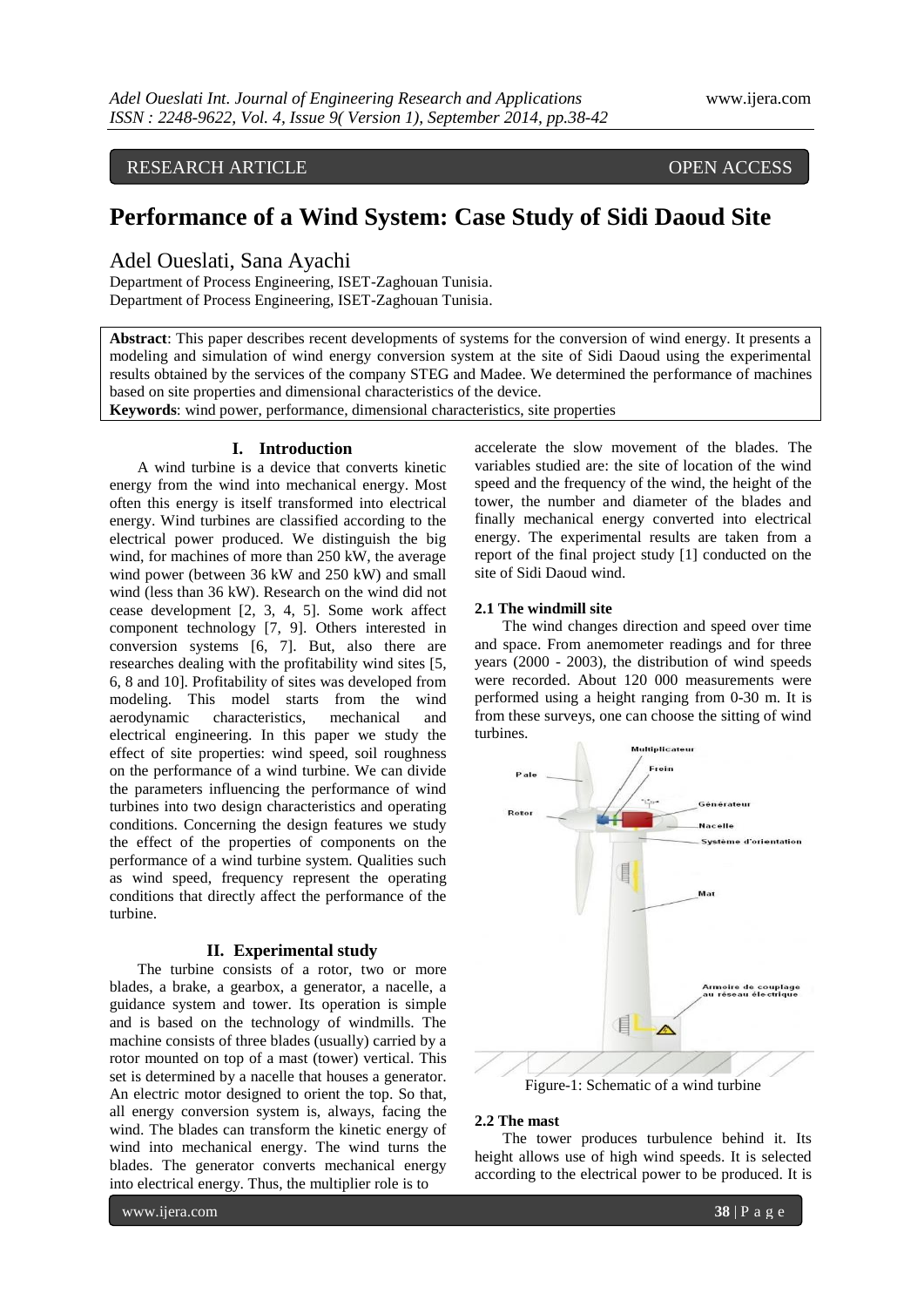known that the wind speed increases based on the ground. In what follows, we will study the effect of the mast height on the recoverable power.

# **2.3 The diameter of the blades**

The diameter of the blades can scan a wide area. This area is an important parameter for converting energy from the wind into electric power. The following formula shows the power output of the wind depending on the characteristics of the wind turbine.

$$
P = 1/2\rho VCS \tag{1}
$$

Where: P is the power supplied by the wind V, the wind speed,  $\rho$  the density of the wind, S, the blade surface and C, a coefficient. The blade surface is proportional to its diameter is that it depends on the height of the mast.

# **III. Results, discussion and modeling**

Measurements performed on wind speed show that the wind is weak in the area of north and south. It is maximum at about 120 ° and 280 ° of latitude. Dominant wind speed is between 5 and 6 m / s, which represent about 30% of the total number of recorded speeds. The average wind speed is 6.8 m/s.



Figure-2: Average monthly wind speeds versus months Sidi Daoud site (January 1999 - April 2000) [5]

#### **3.1 Distribution Weibull**

The Weibull distribution represents the variations in the wind speed. This model optimizes turbine design to minimize the costs of electricity generation. Coefficient reflects the Weibull distribution of wind speeds and determined by the Weibull distribution curve (Figure-3).



Figure-3: Frequency versus Velocity of winds, Sidi Daoud (from 1/1999 to 3/2000) [5]

The probability function Weibull density is given by the following expression:

$$
f(x) = k.c^{-k}.x^{(k-1)}.e^{-(x/c)^k}
$$
 (2)

K: coefficient and C: scaling factor.

The Weibull distribution is 8.42 m / s with a coefficient  $k = 2$ .

**3.2 Effect of the height of the mast on the output power**



Figure-4: Effect of tower height on the output power  $[1]$ 

Figure-4, clearly shows that the output power increases as a function of growth in height mat. We have established the following model giving the power output depending on the height of mast:

$$
P = 0.82H_{mat}^2 - 41.06H_{mat}^1 + 826.4\tag{3}
$$

www.ijera.com **39** | P a g e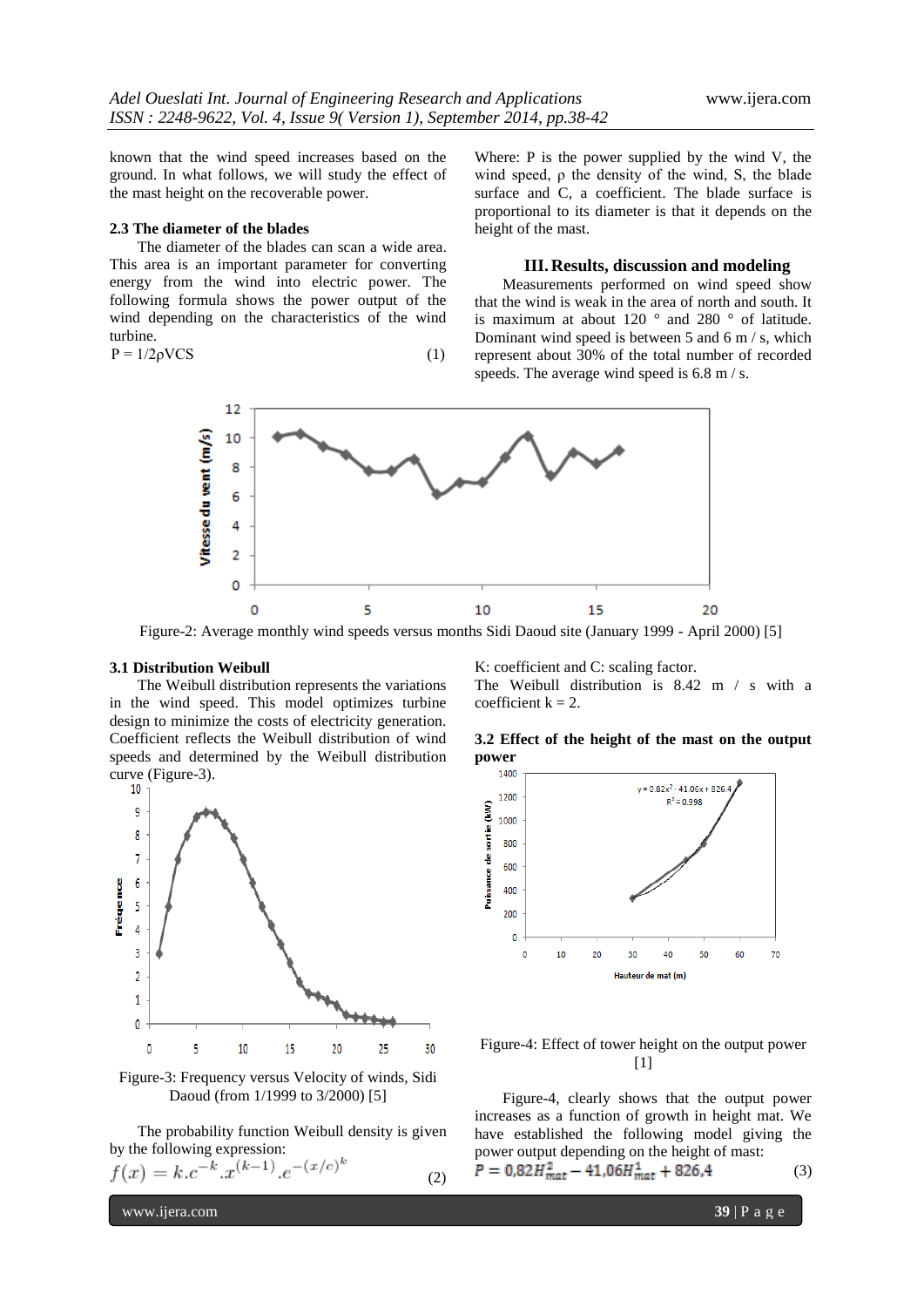**3.3 Selection of rotor diameter based on the height of mat**



Figure-5: Effect of mast height to the diameter on the rotor [1]

Modeling the change in diameter of the blades depending on the mat height is given by the following expression:

 $D = 0.9733*H+2.7333$  (4)

he energy provided by the wind kinetic energy, is a function of the mass and velocity of the air volume. If we consider that the density of air (air mass per unit volume) is constant, we can say that the energy supplied by the wind speed is a function of:

The kinetic energy supplied by the wind:

$$
E_c = \frac{1}{2} m V^2 \tag{5}
$$

.m: Mass of the volume of air (kg).

.V: Instantaneous wind speed (m / s).

.E<sup>c</sup> : Kinetic energy (Joule).

Since, wind speed increases with height mast increases with the empirical relationship of Davenport and Harris [13].

$$
\frac{V_0}{V} = \left(\frac{H_0}{H}\right)^{\alpha} \tag{6}
$$

The reference speed is usually the average speed V0 (observed in ten minutes, for example) at a height of 10 m or the height of the nacelle H0 upstream of the turbine. The coefficient,  $\alpha$ , of the soil surface roughness is between 0.1 and 0.4. It is for example 0.16 for a flat or a body of water, 0.28 for woodland or suburban areas and 0.4 in urban centers. While levels of kinetic energy as a function of the felt mast height.



**3.4 Effect of the diameter of the rotor on the** 

Figure-6: Effect of rotor diameter on the output power [1]

The variation of the output power as a function of rotor diameter is indicated by the following model:  $P = 0.5503*d^2 - 15.313*d + 222.38$  (7)

The output power as a function of rotor diameter is a branch growing dish. This is explained in the work of BETZ. In the case of a helix of diameter D, the Betz limit is equal to:

$$
P = 0, 37. \frac{\pi}{4}.D^2.V^3
$$
 (8)

$$
0r = 0, 29. D^2. V^3
$$
 (9)

because : 
$$
0,37 \cdot \pi/4 = 0.29
$$
 (10)

# **3.5 Effect of wind speed on the output**



Figure-7: Effect of wind speed on the output power  $[1]$ 

Curve (Figure-7) can be described by the following model:

If the value of the wind speed is between 0 and 14 m / s, then the electric power to the output is given by the following equation:  $P(V) = 38.673*V-180.51$  (11)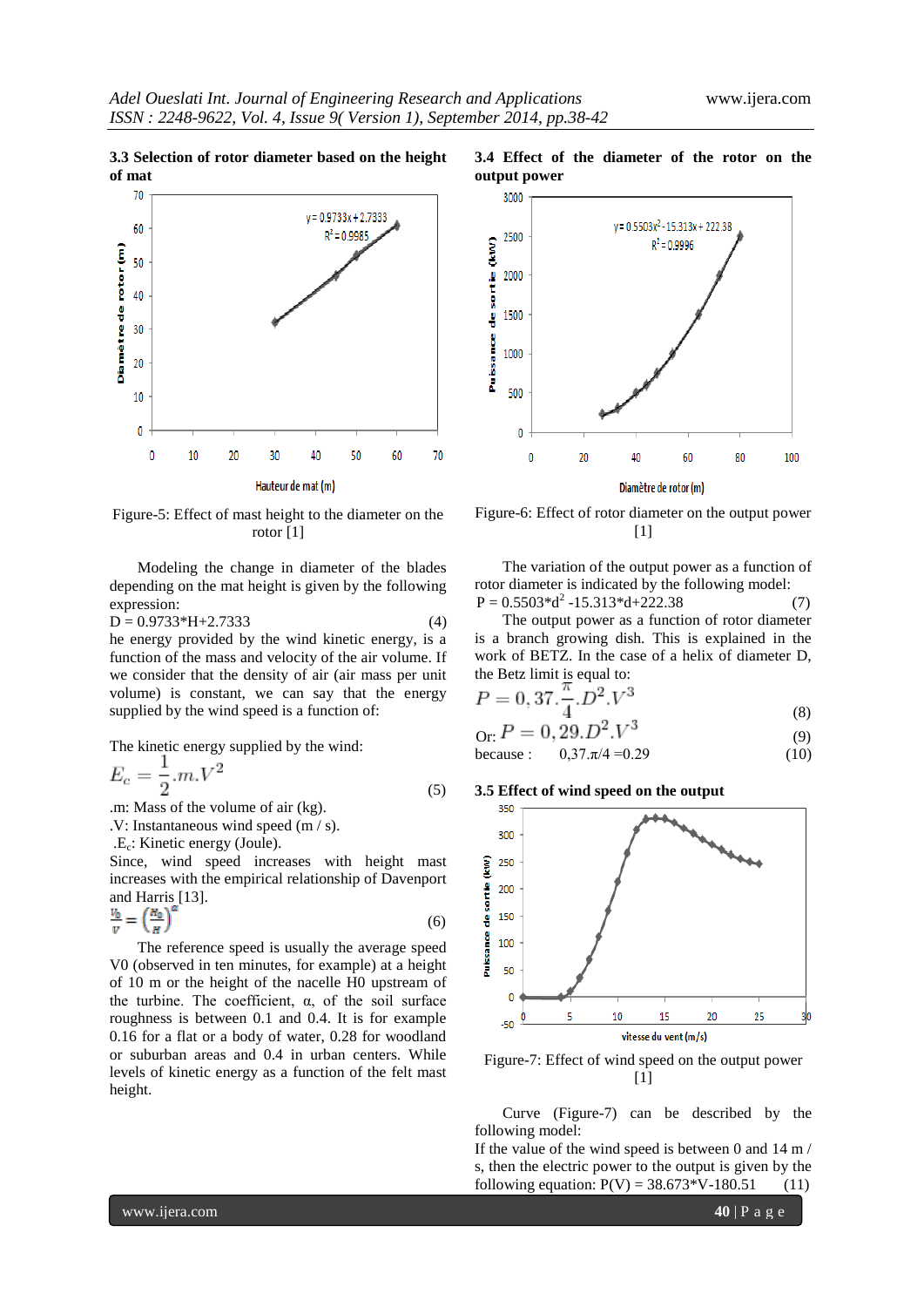With P (V) in kW regression coefficient  $R^2 = 0.9775$ If the value of the wind speed is between 14 and 25 m / s, the output power is described by the following

expression:  $P(V) = -8.9*V + 463.55$  (12) With P (V) in kW regression coefficient,  $R^2 = 0.9909$ The maximum yield is obtained for a wind speed of between 13 and 15 m / s. beyond this range, the recoverable power drop. This is explained by the turbulence created in the back of the light fixed, which reduces the force of the wind and therefore recoverable power decreases. A speed of 28 m / s, the machine stops because of the turbulence behind the tower.

Compared these results with those obtained by BETZ, we find that the formula BETZ used to draw a set of curves: Power as a function of wind speed with the propeller diameter as a parameter.



Figure-8: Effect of wind speed and rotor diameter of the recovered power (BETZ model).

Note that the curve 8 reflects limits BETZ. Therefore the curves are almost the same as those plotted in Figure-7 and a speed range from 0 to 14 m / s.

The speed of rotor rotation is set by the number of poles of converting mechanical energy into electrical energy. For example for a frequency equal to the STEG  $f = 50$  Hz, then the number of stoves, P, is connected to the rotational speed N (rev  $/$  min) by the following relationship:  $N=60 * f/p$  (13) If  $p = 2$  then  $N = 60 * 50/2$  1 = 1500 rev / min.

# **3.6 Effect of the tower height and diameter of the blades on the recoverable power**

Combining equations (6) and (9) gives:

$$
P = 0.29 * D^2 * V_0^{\alpha} * \left(\frac{H}{H_0}\right)^{3\alpha} \tag{14}
$$

Then the recoverable power is proportional to the wind speed, but it is highly dependent to the dimensional characteristics of the wind turbine, including the tower height and diameter of the blades. The logarithm of equation (14):

Ln (p) =  $0.58 * ln(D) + \alpha * Ln(V0) + 3 * \alpha * Ln$  $(H/H0)$  (15)

Equation (15) clearly shows that if  $(3 * \alpha > 0.58)$ , while the height has more influence than the diameter of the power, if not otherwise take place.

# **3.7 Effect of tower height and blade diameter of investment in wind energy**

The specific cost of kWh per year, which is defined as follows:

 $C_S = \frac{\text{Cout de l'investissement}}{\text{Exercise: } \text{Example: probability}}$  Millimes / Kw / h (16) Energie annulle produite

The energy for the wind energy potential of the site, performance, availability, location and number of turbines and the load factor. The apportionment of costs of producing a kWh is as follows [5]: 70%: investment, 25%, maintenance and operating costs and 5%: visits. So the investment cost is a very important share. This importance is mainly due to the dimensions of the devices. If this cost is  $C_{inv}$  a function of diameter D and the height H of which the shape is similar to that of the recoverable power (Equation 14), then:

$$
C_{inv} = a_1 D^{\delta 1} H^{\delta 2} + a_2 \tag{17}
$$

With: a1, a2,  $\delta$ 1 and  $\delta$ 2 are positive constants which reflect the nature of materials used, type of turbines and so on. So to minimize the investment and reduce the specific cost of kWh, Cs, and the repayment period must maximize the following function:

$$
C_{S} = (a_{1}D^{\delta_{1}}H^{\delta_{2}}+a_{2}) / 0.29 * D^{2} * V_{0}^{\alpha} * \left(\frac{H}{H_{0}}\right)^{2\alpha} (18)
$$

This amounts to finding the optimal diameter and height. To do this, we must first seek data to determine the coefficients a1, a2,  $\delta$ 1 and  $\delta$ 2 either we proceed by mathematical calculation to determine the optimal values of these coefficients.

# **IV. Conclusion**

In this work, we modeled the experimental results obtained by the services of the company STEG and Madee, on the site of Sidi Daoud. Site characteristics as well as wind turbines are established in the form of models. Device performance was studied and determined based on site characteristics (wind speed, roughness, etc..) And dimensional characteristics of the device (diameter blades and tower height). We set the equation to compare the effects of diameter and height of the recoverable power and therefore their effects on device performance. The optimization of blade diameters and heights of the unit allow the optimization of specific cost of investment, the recoverable power and the repayment term of the investment.

#### **REFERENCES**

[1] Ayachi Sana, OUESLATI Adel et TRABELSI Abdelwahed, « *Diagnostic de système de maintenance des éoliennes de Sidi daoud* », Projet de fin d'étude, STEG-Institut Supérieur des Etudes Technologiques de Zaghouan-Tunisie, juin 2007.